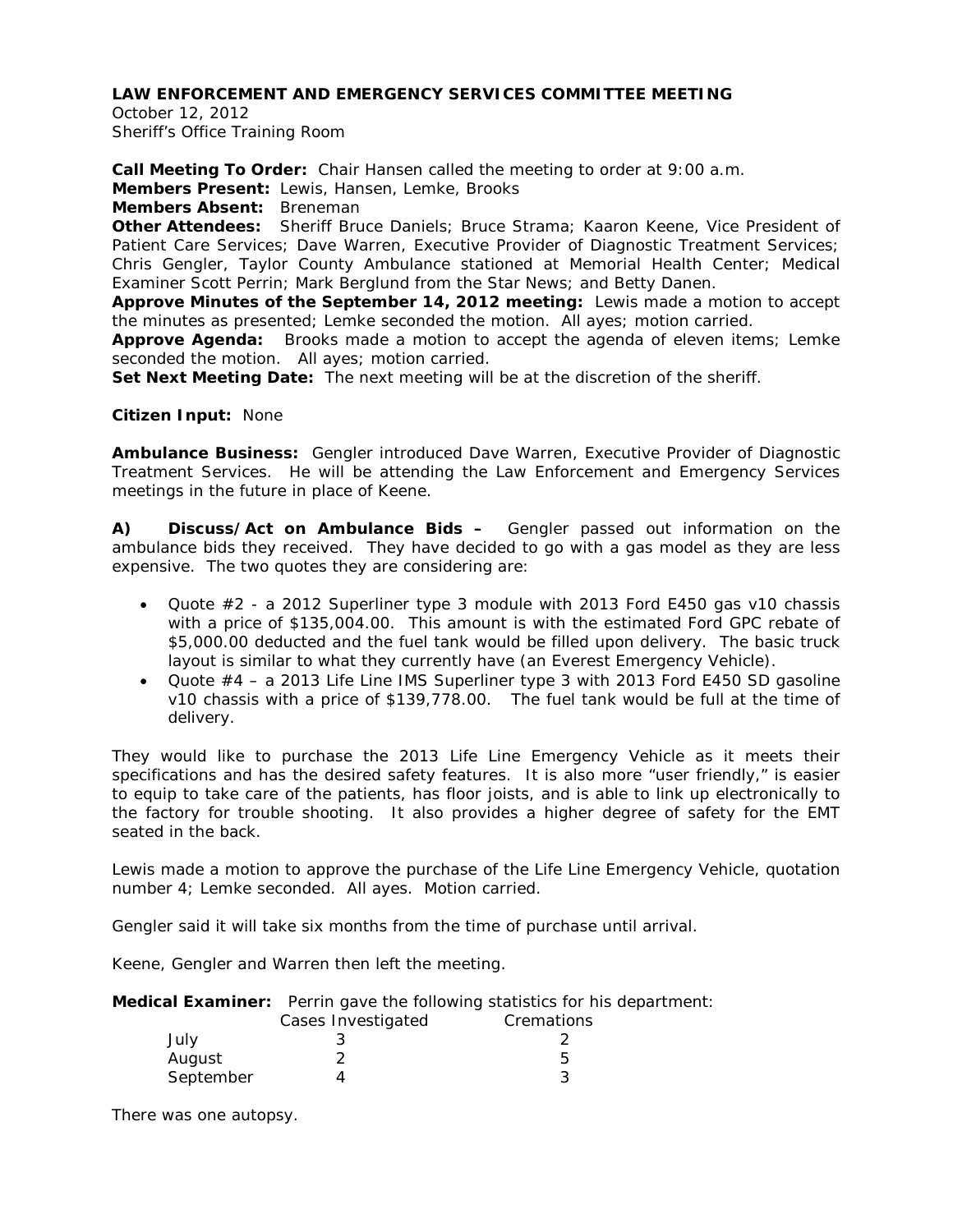Perrin explained the difference between a Coroner and a Medical Examiner. A Medical Examiner must have some training in pathology and a medical background is a necessity. A Coroner can be anybody who gets elected by the public. Coroners must rely on autopsies for the cause of death to be determined, which a Medical Examiner usually does not. Therefore, counties who have Medical Examiners instead of Coroners save money in the long run.

Scott Perrin and Bruce Strama then left the meeting.

**Law Enforcement Business: A) Discuss/Act on Resolution Thanking Matthew Reuter for Work on Pharmaceutical Drop Box** – Daniels said that the pharmaceutical drop box has been used extensively during the first 1.5 months, needing to be emptied six or seven times already. The drop box is especially needed by the public now that the federal government has made cutbacks in funding for the disposal of pharmaceuticals. The Sheriff's Office is taking care of storing the pharmaceuticals until they can be disposed of properly.

Lewis made a motion to approve the resolution thanking Matthew Reuter for his work on the pharmaceutical drop box; Brooks seconded the motion. All ayes. Motion carried.

**B) Discuss/Act on Request for Leave of Absence from a Jailer/Dispatcher** – One of the jailer/dispatchers is having medical issues which will necessitate an extended leave of absence. It is anticipated that he will be able to return to work on November 22, 2012.

**Sheriff's Report:** The sheriff gave an update on the communications upgrade. He received a letter from NEPA stating that the boring samples at the Perkinstown tower were complete and a report should be arriving next month. The base of the tower and the tower itself are expected to be completed by January 1, 2013. The Historical Society has signed off on the site.

**Review and Approve Invoices:** After review, Lewis made a motion to approve the invoices from September, 2012; Brooks seconded the Motion. All ayes. Motion carried.

**Adjournment:** With no further business, Lewis made a motion to adjourn; Lemke seconded. All Ayes. Motion carried. The meeting was adjourned at 9:28 a.m.

Respectfully Submitted, Betty Danen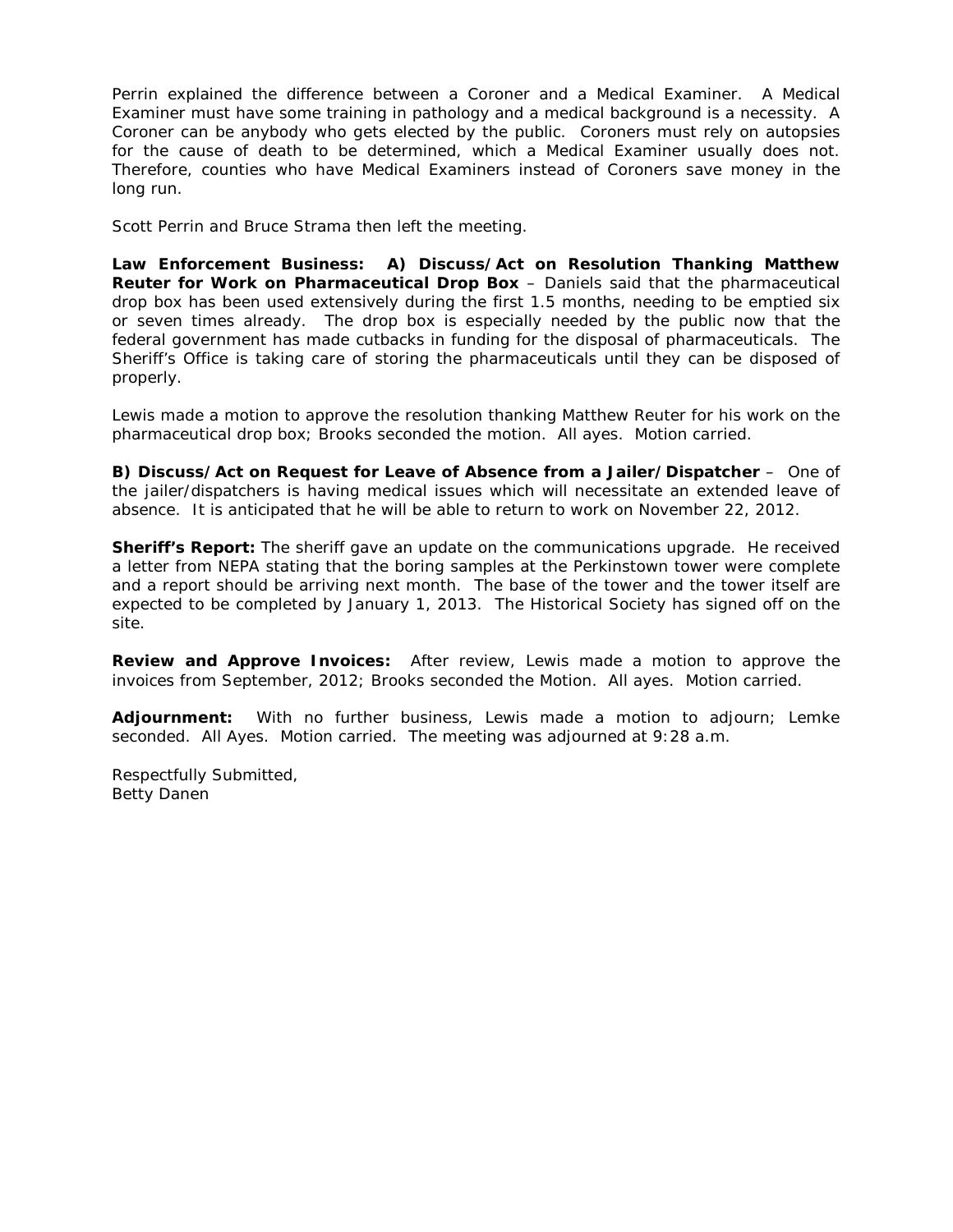September 14, 2012 Sheriff's Office Training Room

**Call Meeting To Order:** Acting Chair Lewis called the meeting to order at 9:00 a.m. **Members Present:** Lewis, Lemke, Breneman, Brooks

**Members Absent:** Hansen

**Other Attendees:** Sheriff Bruce Daniels; Larry Brandl; Mark Berglund from the Star News; Kaaron Keene, VP Patient Care Services at Memorial Health Center; Melissa Thums, Director of Finance at Memorial Health Center; Chris Gengler, Taylor County Ambulance stationed at Memorial Health Center; Tim Ludwig, EMT; and Betty Danen.

**Approve Minutes of the August 17, 2012 meeting:** Lemke made a motion to accept the minutes as presented; Breneman seconded the motion. All ayes; motion carried.

**Approve Agenda:** Brooks made a motion to accept the amended agenda of eleven items; Breneman seconded the motion. All ayes; motion carried.

**Set Next Meeting Date:** The next meeting will be Friday, October 12, 2012.

**Citizen Input:** None

**Ambulance Business: A) Discuss/Act on 2013 Ambulance Budget –** Melissa Thums advised that the hospital is asking for a subsidy in the amount of \$185,273.00, an increase of 29.4% from the previous year. This is due in part to the expected purchase of a new ambulance. Also, there has been an increase in salaries due to increased ambulance run times. Revenue was also lower than expected because Advanced Level of Services 911 calls were down and Basic Level of Services 911 calls were higher than expected. Basic Level runs are reimbursed at a lower rate. Community Care services, which are partially or totally written off by the hospital, were also up from the previous year. Medicare services, which are reimbursed at a lower rate, also increased, probably due to an aging population.

Keene indicated that the revenue expected from Advanced Level of Services 911 calls was an uncertain dollar amount at the time of the last budget as it was a new service being provided by the hospital.

Breneman questioned what the Finance Committee is going to think of the 29.4% increase. Brandl said that there is nothing you can do about it. The county must provide the emergency services and "what it is, is what it is."

Brooks made a motion to approve the 2013 ambulance budget; Lemke seconded. All ayes. Motion carried.

**B. Discuss/Act on Ambulance Bids** – Gengler indicated that she would like to throw out all of the bids and start over.

Tim Ludwig said that when they submitted the requests for bids they used the old bid from the last ambulance we purchased. At the bottom of the request for bids it stated that if all the specifications were not met the bid would be rejected, with no exceptions. A lot of the specifications were too specific so some companies didn't even bother to submit a bid. They also had requested bids for a diesel and have since found out that regular gas engines are available for quite a bit less.

Breneman made a motion to reject the bids received; Lemke seconded the motion. All ayes. Motion carried.

Gengler will send out new requests for bids and bring them back to the meeting next month.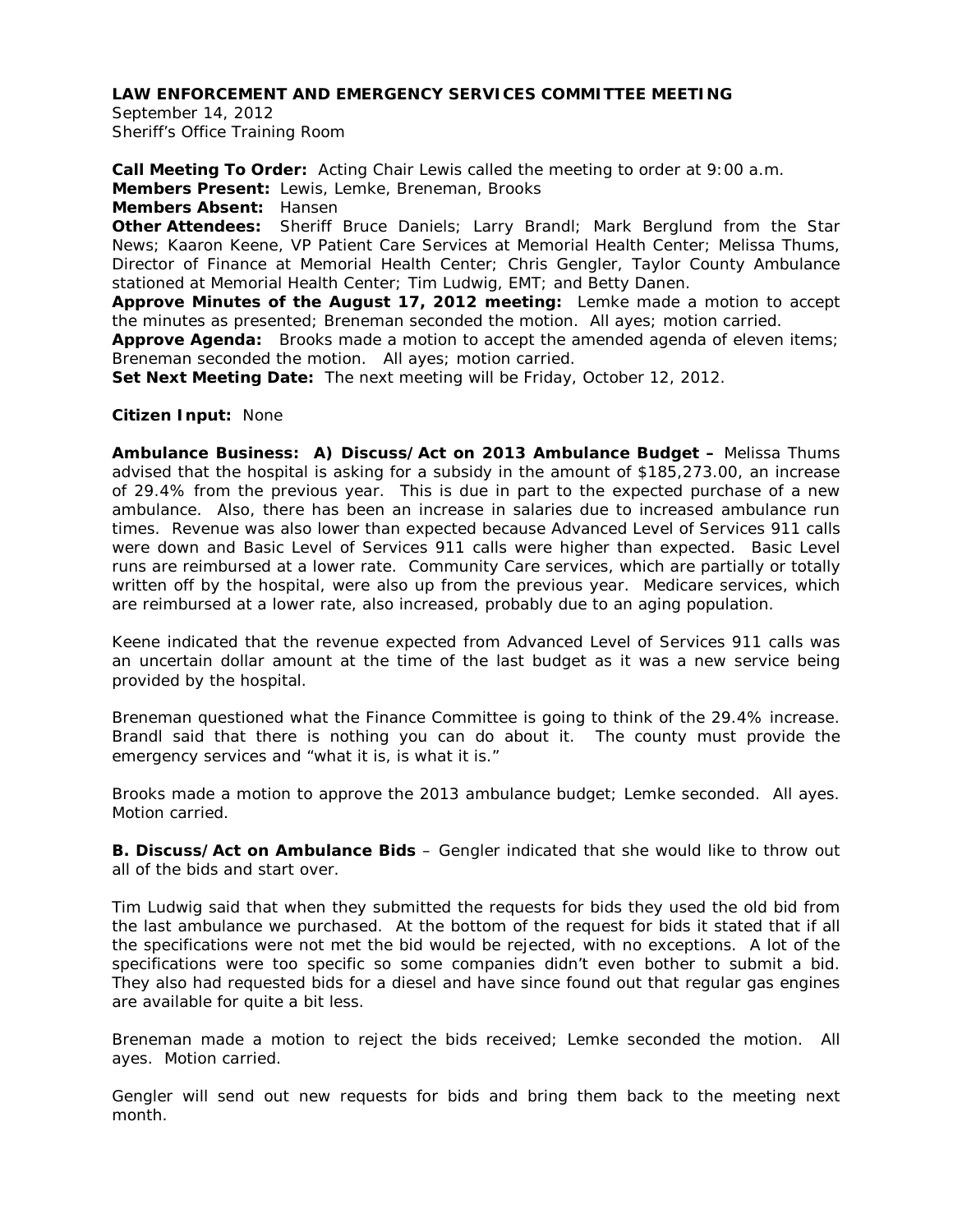Brandl, Ludwig, Gengler, Keene, and Thums left the meeting.

**Medical Examiner: A) Discuss/Act on Ordinance to Amend Section 14.02, Assistants, Medical Examiner, Taylor County** 

Small wording changes, i.e. "at" was changed to "as" and "authorize" was changed to "authorizes."

Breneman made a motion to approve the ordinance amendment; Brooks seconded. All ayes; motion carried.

**Law Enforcement Business: A) Discuss/Act on Cat Licensing Option** – Lewis suggested that this matter be sent to the Corporation Counsel to investigate whether the county has the statutory authority to license cats.

Lemke said he thought this matter was put to rest and said there is no way to enforce it. If the City of Medford wants to license cats, they would need to pursue the matter.

Breneman also questioned if it was enforceable and if the county had the authority to license cats. He agreed with sending it to the Corporation Counsel and then the question will be answered.

It was agreed by all to contact the Corporation Counsel and request that he investigate the matter.

**Sheriff's Report:** The sheriff reported that he had met with the Finance Committee yesterday for budget review. Contracts with Human Services regarding emergency medical commitments are in the process of being worked out.

Last night there was a gas leak in the jail. All of the prisoners needed to be evacuated from the jail and loaded onto a bus in the parking lot, where they stayed while the leak was investigated and the jail aired out. It all went smoothly. The sheriff complimented the supervisor and all staff involved on a job well done. Lewis seconded that.

**Review and Approve Invoices:** After review, Lemke made a motion to approve the invoices from August, 2012; Breneman seconded the motion. All ayes. Motion carried.

**Adjournment:** With no further business, Brooks made a motion to adjourn; Breneman seconded. All Ayes. Motion carried. The meeting was adjourned at 9:45 a.m.

Respectfully Submitted, Betty Danen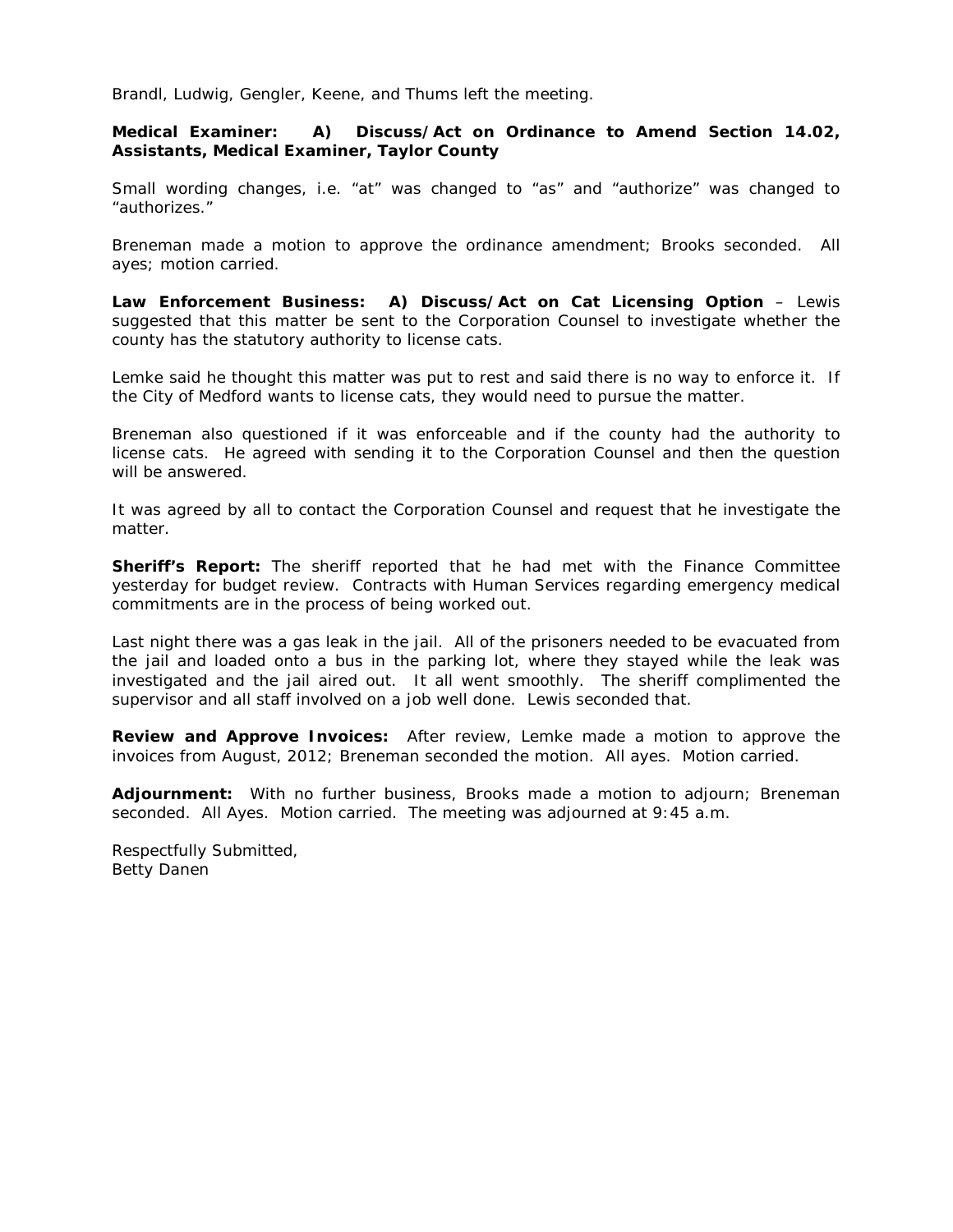August 17, 2012 Sheriff's Office Training Room

**Call Meeting To Order:** Chair Hansen called the meeting to order at 9:00 a.m. **Members Present:** Lewis, Hansen, Lemke, Breneman, Brooks **Members Absent:** None **Other Attendees:** Sheriff Bruce Daniels; Larry Brandl; Mark Berglund from the Star News; and Betty Danen. **Approve Minutes of the July 13, 2012 meeting:** Lewis made a motion to accept the minutes as presented; Breneman seconded the motion. All ayes; motion carried. **Approve Agenda:** Lemke made a motion to accept the amended agenda of eleven items; Brooks seconded the motion. All ayes; motion carried.

**Set Next Meeting Date:** The next meeting will be at the discretion of the sheriff.

#### **Citizen Input:** None

**Ambulance Business: A) Discuss/Act on Additional Expenses Related to Computer Update for Ambulance Service –** Larry Brandl informed the committee that when Chris Gengler had obtained the quotes for the three replacement computers approved at the last meeting the cost of the Windows software had not been included. This cost is approximately \$330.00 per computer. The funds for this expense would also come out of the Fund Assistance Money account.

Lewis made a motion to approve the additional expense necessary to purchase the software; Brooks seconded. All ayes. Motion carried.

Brandl then left the meeting.

**Medical Examiner: A) Discuss/Act on Resolution Appointing the Medical Examiner for Taylor County** – There was minimal discussion on this topic.

Breneman made a motion to approve the resolution and to send it to the full County Board; Lemke seconded. All ayes; motion carried.

**Law Enforcement Business: A) Discuss/Act on Amending the County Code with Regard to Hiring Process for Sworn and Non-Sworn Officers** – The sheriff informed the committee that it is articulated in the current county code that applicants for sworn and non-sworn officers are required to take the exam provided by the State of Wisconsin, which is poor and outdated. Sheriff Daniels does not want to be tied to the State exam when there are better products available.

Hansen questioned whether it was necessary to have the LEES committee sit in on interviews of officers, as their preferences are not used as the final decision. He said it would save the county some money if the LEES members didn't need to be paid for attending the interviews. Other committee members felt it was good to have other opinions. The committee directed the sheriff to begin updating the ordinance.

Bruce Strama joined the meeting.

**B) Discuss/Act on 2013 Annual Budget** – Strama presented the 2013 budget for the Taylor County Humane Society. He said the Humane Society is happy with the current appropriation of \$2,900.00 per month and they propose the same amount for 2013.

Lemke made a motion to approve the 2013 budget for Human Society shelter as presented; Lewis seconded the motion. All ayes. Motion carried.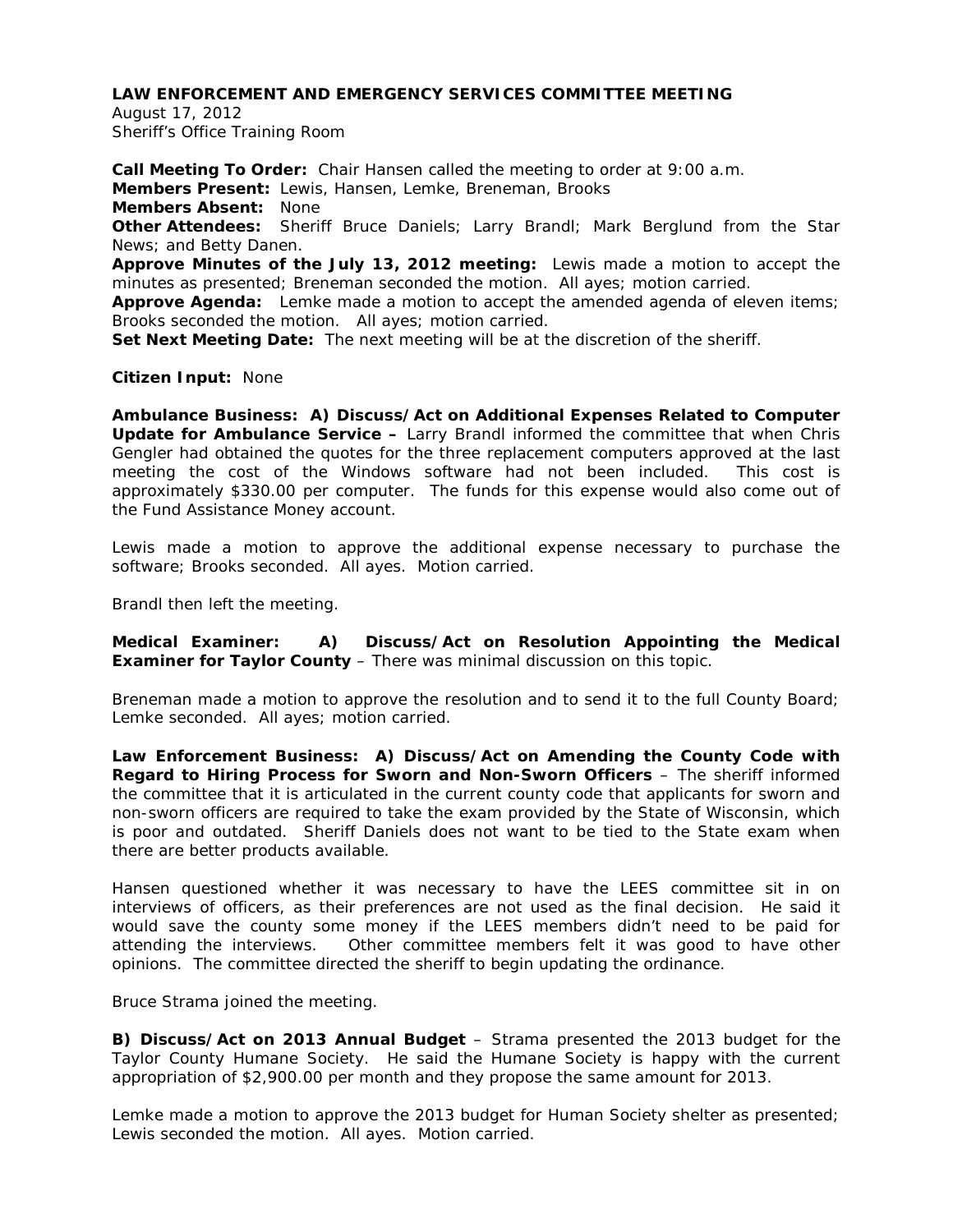Strama left the meeting.

The sheriff then presented the 2013 budget for the Taylor County Sheriff's Office. He reported that revenues are flat. The amount received from the U.S. Forest Service for forest patrols has decreased but Emergency Management and EPCRA should increase by a small amount.

The Prison Transport Expense line was increased in order to document expenses related to using Lock & Load Prisoner Transport Service. A 45% savings is expected. These savings are not trackable at this time but will come primarily from wages, overtime, fringe benefits, prisoner transports, and vehicle maintenance expenses.

Range expenses have increased based on the request of the firearms instructor, who indicated the increase is necessary to maintain an acceptable level of training and to properly equip our personnel in this area. The cost of ammunition has increased due to short supply.

OK Tower and DB Communications are performing necessary work on the towers for the communications upgrade.

The cost of the Inmate Education Program has increased because a NTC grant has ended and the expense was passed along to the county. This is a program that we are mandated to provide.

Administrative costs have been held to less than 1% increase. The photocopy budget line has been decreased.

Lewis made a motion to approve the 2013 budget as presented and send it on to the Budget Committee; Breneman seconded the motion. All ayes. Motion carried.

**C) Discuss/Act on Live Scan Fingerprint System for Jail** – The Live Scan system will streamline things so officers do not need to enter information multiple times, which will save the county money. Fingerprints will be scanned and automatically sent to the State. The cost is approximately \$10,000.00 which will be taken out of the Jail Improvement Budget.

**Sheriff's Report:** The sheriff reported that some of our officers currently do not have Tasers supplied to them. The department will be purchasing Tasers in order to equip them. Federal drug forfeiture dollars will be used.

**Review and Approve Invoices:** After review, Lemke made a motion to approve the invoices from July, 2012; Lewis seconded the Motion. All ayes. Motion carried.

**Adjournment:** With no further business, Lewis made a motion to adjourn; Breneman seconded. All Ayes. Motion carried. The meeting was adjourned at 9:50 a.m.

Respectfully Submitted, Betty Danen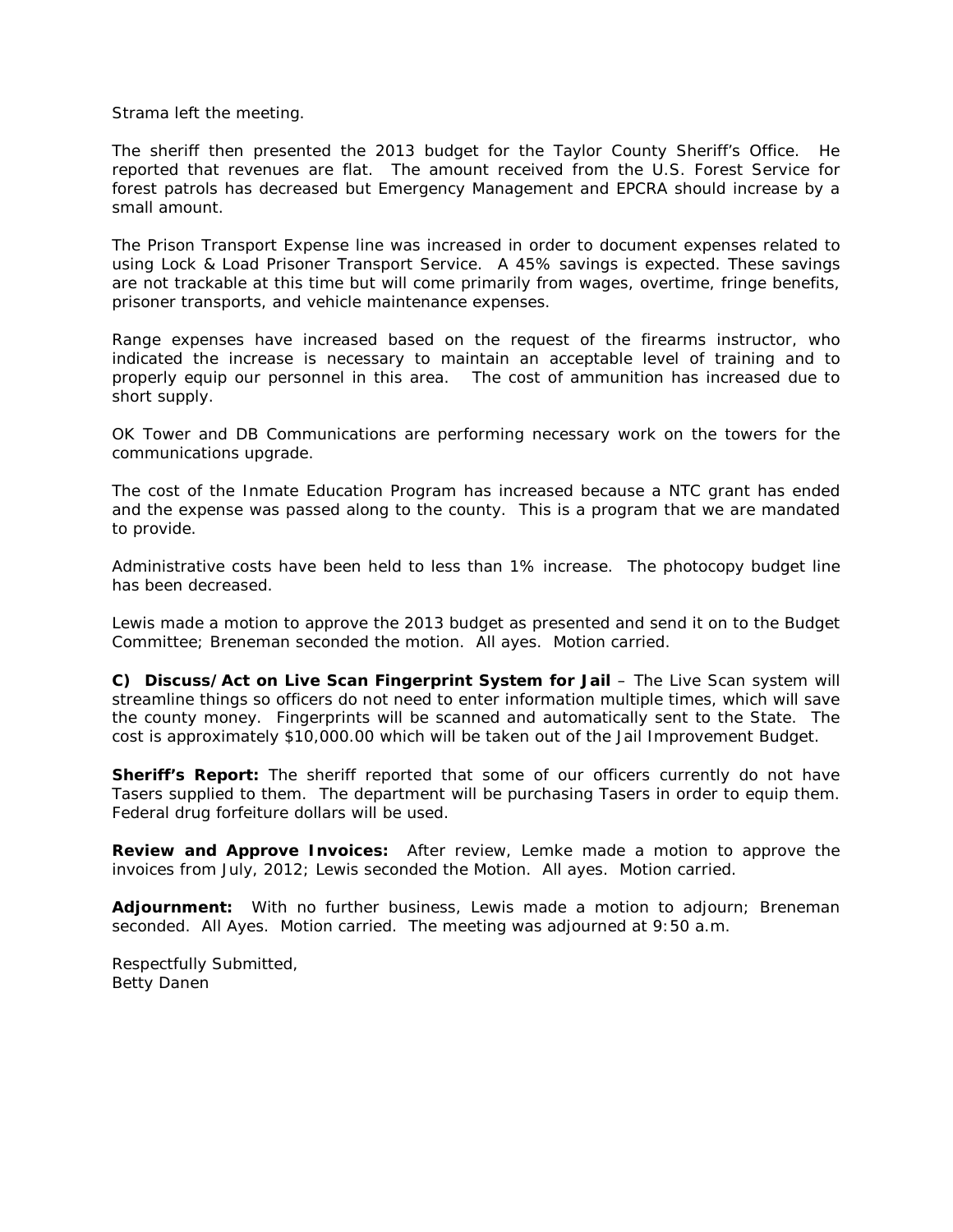July 13, 2012 Sheriff's Office Training Room

**Call Meeting To Order:** Chair Hansen called the meeting to order at 9:00 a.m. **Members Present:** Lewis, Hansen, Lemke, Breneman, Brooks **Members Absent:** None **Other Attendees:** Sheriff Bruce Daniels; Larry Brandl; Chris Gengler of Taylor County Ambulance stationed at Memorial Health Center; and Betty Danen.

**Approve Minutes of the April 13, 2012 meeting:** Lewis made a motion to accept the minutes as presented; Lemke seconded the motion. All ayes; motion carried.

**Approve Agenda:** Breneman made a motion to accept the agenda of eleven items; Lemke seconded the motion. All ayes; motion carried.

**Set Next Meeting Date:** The next meeting will be at the discretion of the sheriff.

#### **Citizen Input:** None

**Ambulance Business: A) Discuss/Act on Purchase of New Ambulance –** Chris Gengler informed the committee that they currently have four ambulances – a 2009 model stationed in Gilman, a 2006 model stationed in Rib Lake, and a 2005 and a 2001 model stationed in Medford. The 2001 model has 83,000 miles on it. Three are still being depreciated. The 2005 model has had a lot of mechanical problems so they would use that ambulance as the secondary. The old ambulance would be given to the Sheriff's Office to be used as their S.W.A.T. vehicle.

Gengler checked into grants and found that they do not qualify because they are affiliated with the hospital.

In searching for used ambulances, Gengler located a Chevy diesel for \$150,000-\$155,000 and a Ford diesel for \$148,000 plus \$5,000 for paint.

Gengler is asking permission to put out bids with their specifications.

Lemke made a motion to begin the bidding process; Lewis seconded. All ayes. Motion carried.

**B) Discuss/Act on Purchase of New Computer –** Gengler told the committee that their computers are between four and six years old. She is requesting that the committee approve the purchase of three computers and one LED monitor for a total expenditure of \$1,974.92. The money would come from the State funded "Funds Assistance" account.

Breneman made a motion to approve the purchase of three computers and one monitor; Lemke seconded the motion. All ayes. Motion carried.

**C) Discuss/Act on Staffing Gilman Classes –** Gengler said that two people who work at the Gilman Clinic are interested in taking the EMT course. She said these two people would fit in well with the other EMTs. Gengler is requesting permission to use the "Funds Assistance" monies to pay for their training.

Lewis made a motion to fund EMT classes as needed; Brooks seconded the motion. All ayes. Motion carried.

Gengler and Brandl left the meeting.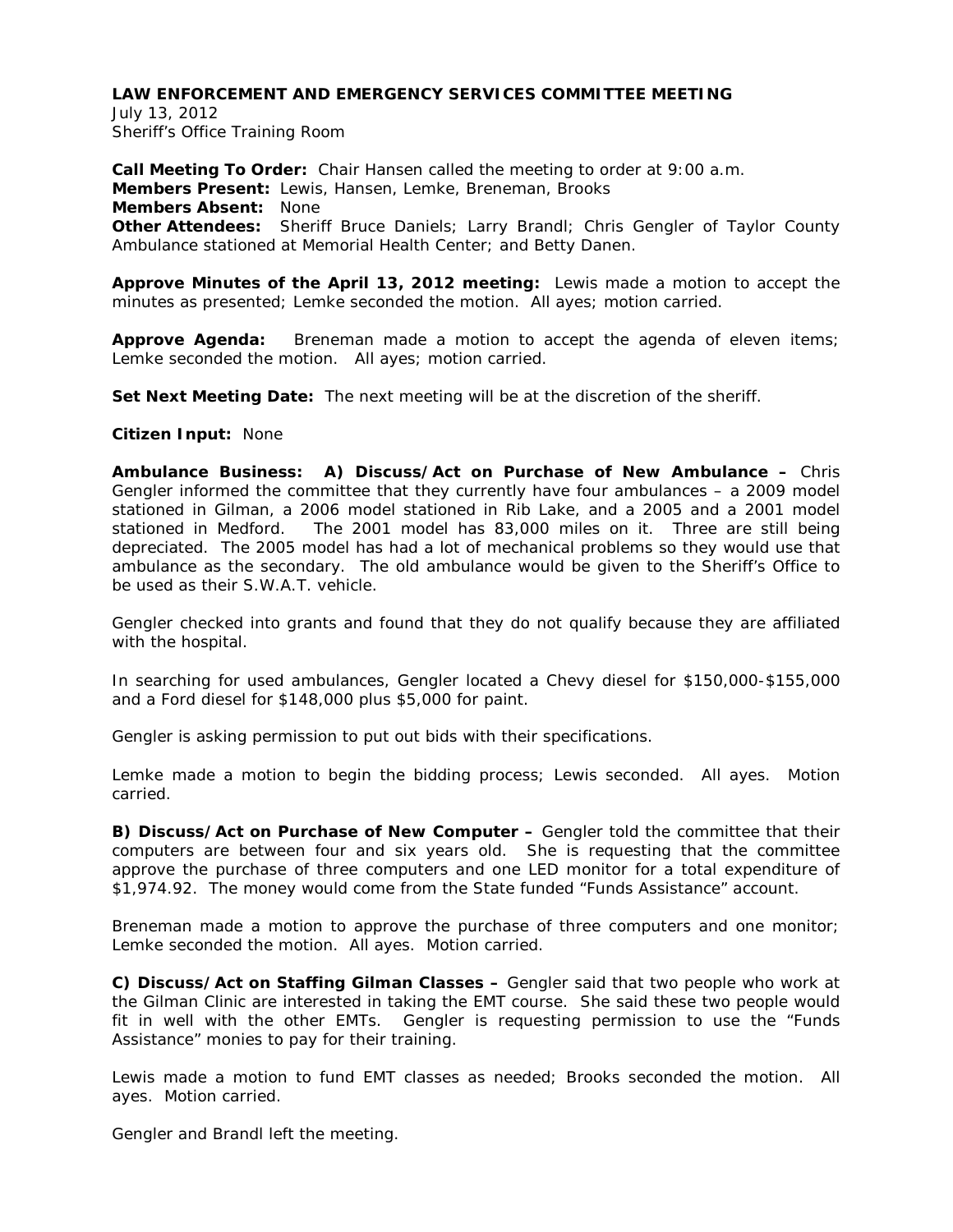#### **Medical Examiner:** None

**Law Enforcement Business: A) Discuss/Act on Resolution Thanking Memorial Member Association** for a monetary donation towards the communications upgrade.

Lemke made a motion to approve the resolution and to send it on to the full County Board; Lewis seconded. All ayes. Motion carried.

**Sheriff's Report:** Daniels reported that the uniform line in the budget has been overspent. This is due to the fact that items ordered and budgeted for in 2011 were back ordered so the bill didn't get here until 2012. Also, the jail staff uniforms were changed to a different style. These changes are being implemented as uniforms need replacing. Some were in poor shape and needed replacement right away. The new uniforms are approximately half the cost of the old uniforms.

Daniels requested that the new board members have their picture taken so it may be displayed on the wall of the training room. This is being done to allow TASO personnel to become familiar with the people who serve on the LEES committee.

The inmate work program continues to be a success. Inmates were used to clean up the city park, the Jump River park, Sackett's Lake beach, and the Rib Lake park. They are also washing county vehicles.

The Spillman software people were here this week to start work on our upgrade. The extensive trainings will begin in October.

New work stations for dispatch have been ordered.

The NEPA Study for tower site testing is still going on. One new tower will be installed outside the jail entry door and another will be installed on property once owned by Al Beadles near Jump River. The Bellinger tower will have a new repeater installed, which saves the county the expense of building a tower in Lublin.

The new storage facility erected by Meyer Buildings is almost complete. The Highway Department had prepared the site. Some wiring still needs to be done.

There is a second floor to the building, which will also be used to store evidence. The department's snowmobiles will be kept there.

Daniels mentioned the drug bust wherein black tar heroin and other drugs were seized by our officers. Our drug investigator continues to do an outstanding job.

**Review and Approve Invoices:** After review, Lewis made a motion to approve the invoices from April, May, and June, 2012; Lemke seconded the Motion. All ayes. Motion carried.

**Adjournment:** With no further business, Brooks made a motion to adjourn; Lewis seconded. All Ayes. Motion carried. The meeting was adjourned at 9:59 a.m.

Respectfully Submitted,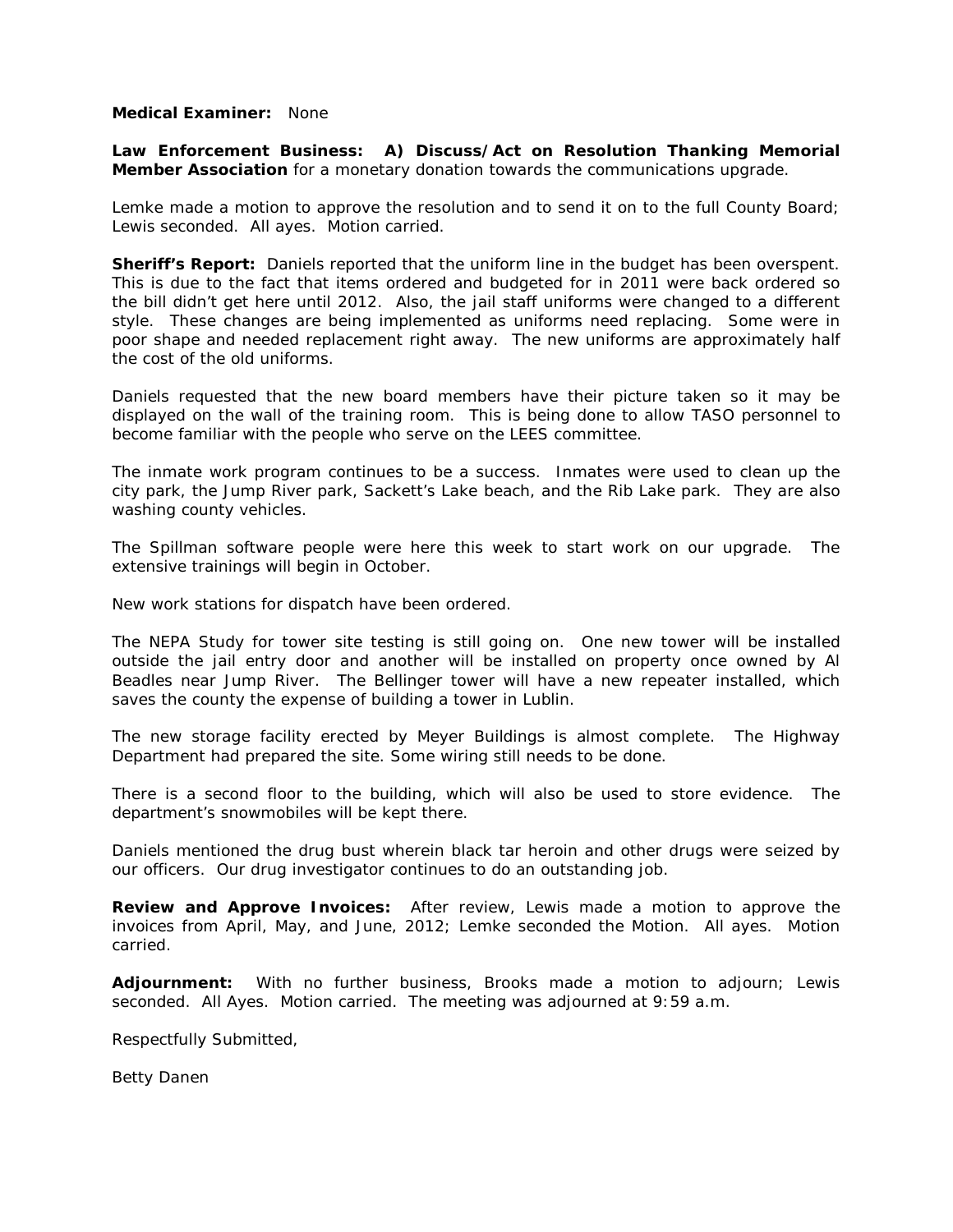April 13, 2012 Sheriff's Office Training Room

**Call Meeting To Order:** Acting Chair Lewis called the meeting to order at 9:00 a.m. **Members Present:** Lewis, Hansen, Lemke **Members Absent:** Parent, Werner **Other Attendees:** Sheriff Bruce Daniels; Brian Wilson of the Star News; and Betty Danen.

**Approve Minutes of the March 9, 2012 meeting:** Hansen made a motion to accept the minutes as presented; Lemke seconded the motion. All ayes; motion carried.

**Approve Agenda:** Lemke made a motion to accept the agenda of eleven items; Hansen seconded the motion. All ayes; motion carried.

**Set Next Meeting Date:** The next meeting will be at the discretion of the sheriff.

#### **Citizen Input:** None

**Ambulance Business:** Lemke questioned why ambulance maintenance and repairs are being done at Courtesy Ford in Thorp instead of locally. Sheriff Daniels will check with Chris Gengler of the ambulance service.

### **Medical Examiner:** None

**Law Enforcement Business: A) Discuss/Act on Obtaining Vehicle for ERT Operations** – Daniels stated there would be no additional funds requested for this purchase as money from the vehicle outlay fund would be utilized. This vehicle would be utilized when the SWAT team is needed for tactical maneuvers such as executing a search warrant. All SWAT team members would be able to ride together in this vehicle instead of using several vehicles and arriving at the site at different times, which is not conducive to a dynamic entry.

Lemke asked if either vehicle would provide passenger seats with all people facing forward. Lewis said that the county's vehicle insurance requires all people to face forward in a vehicle. Daniels will check on this.

Lemke made a motion to purchase a vehicle that meets the standards or can be made to meet the standards for purposes of insurance for transporting the SWAT team; Hansen seconded the motion. All ayes; motion carried.

**B) Discuss/Act on Resolution Recognizing Years of Service for Ted Nagel - Hansen** made a motion to send the resolution to the county board for approval; Lemke seconded the motion. All ayes; motion carried.

**C) Discuss/Act on Rifle Updates Proposal** – The department would like to replace some of their current rifles, which are a mix of models from two different manufacturers. They have fixed stocks, which are difficult to use in tactical maneuvers due to their length and they do not offer any adjustability to suit officers of different sizes. The money for replacement of the rifles has already been appropriated in the budget.

The rifles would be replaced with the Colt LE6940 rifle, which has an adjustable stock and a quad-rail system to mount flashlights and other accessories. These rifles would suit the officers' needs for the rest of their careers and beyond. The cost would be \$1,050 per rifle. The trade-in value of the thirteen (13) old rifles is \$450.00 for the Bushmasters and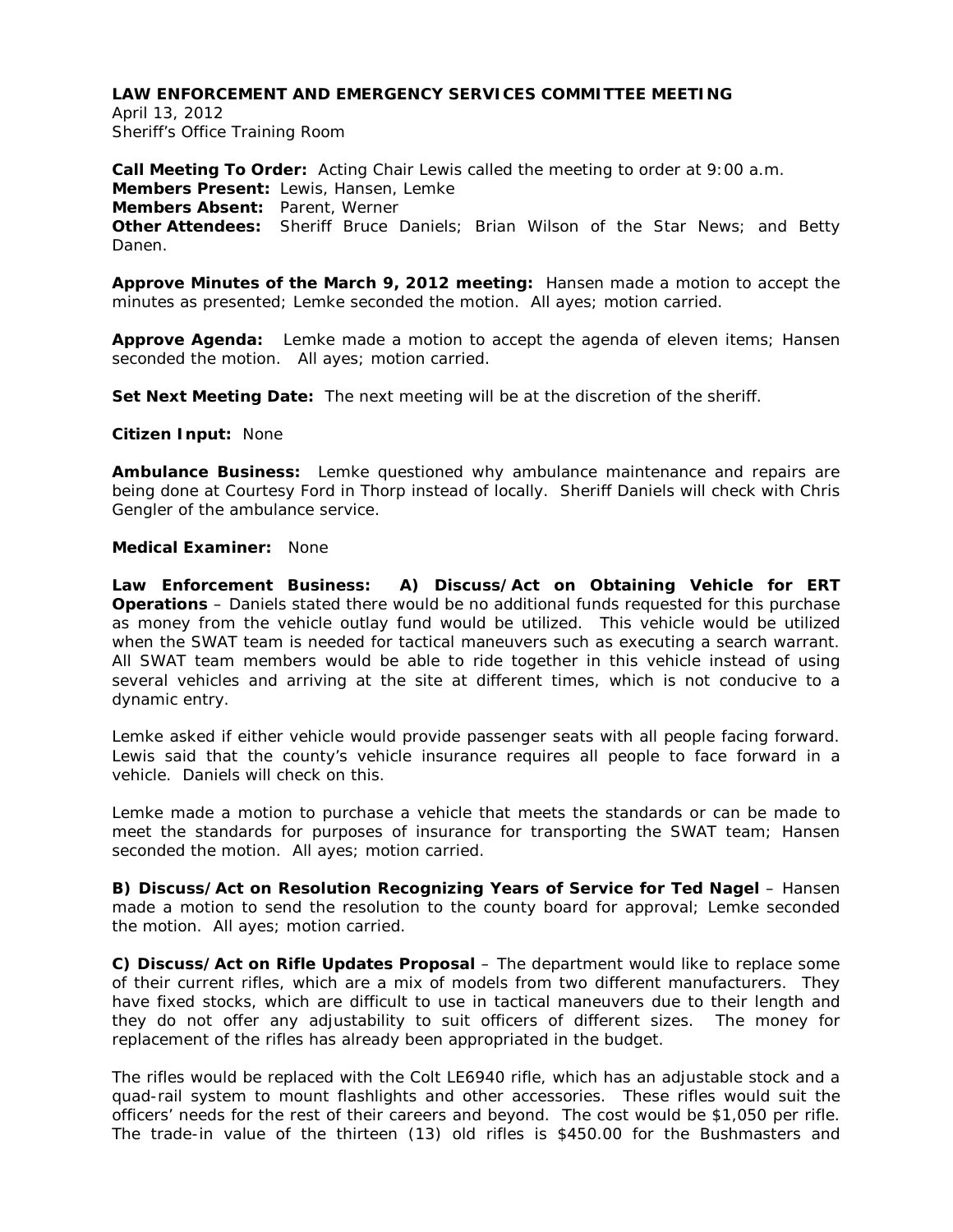\$600.00 for the Colt match grade rifles, for a total trade-in value of \$6,450.00. The final cost for 8 new rifles would be \$1,950.00.

Lemke made a motion to accept the proposal as written, plus the miscellaneous costs for mounting, slings, etc., not to exceed a \$3,200.00 outlay. Hansen seconded the motion. All ayes; motion carried.

The sale of the old rifles will be handled through the County Clerk's Office.

**Sheriff's Report:** Daniels reported that the Lock and Load program for transporting prisoners saved the county over \$3,000.00 last month. We currently have a one year contract with Lock and Load. The cost will increase \$.10 per mile next year.

The three old squads have been sold for \$15,300.00.

Daniels gave a short update on the communications project. There will be a yearly charge of \$3,600.00 to have our equipment mounted on the Perkinstown tower. It is a company owned tower.

The department received funds in the amount of approximately \$9,000.00 from asset forfeiture for the drug money that was seized during local search warrants. Daniels used \$1,100.00 to purchase ceramic back plates for the ERT Unit uniforms to increase the officers' safety.

A voice recorder for the new telephone system was purchased to convert from analog to a digital phone system.

So far, \$223,000.00 of the communications upgrade money has been spent.

Daniels reported that Tiffany Jochimsen was hired to replace the new jailer/dispatcher who quit after a few weeks of employment. Lewis said that approval for filling the position had been given previously.

**Review and Approve Invoices:** After review, Hansen made a motion to approve the invoices from March, 2012; Lemke seconded the Motion. All ayes. Motion carried.

**Adjournment:** With no further business, Hansen made a motion to adjourn; Lemke seconded. All Ayes. Motion carried. The meeting was adjourned at 9:38 a.m.

Respectfully Submitted,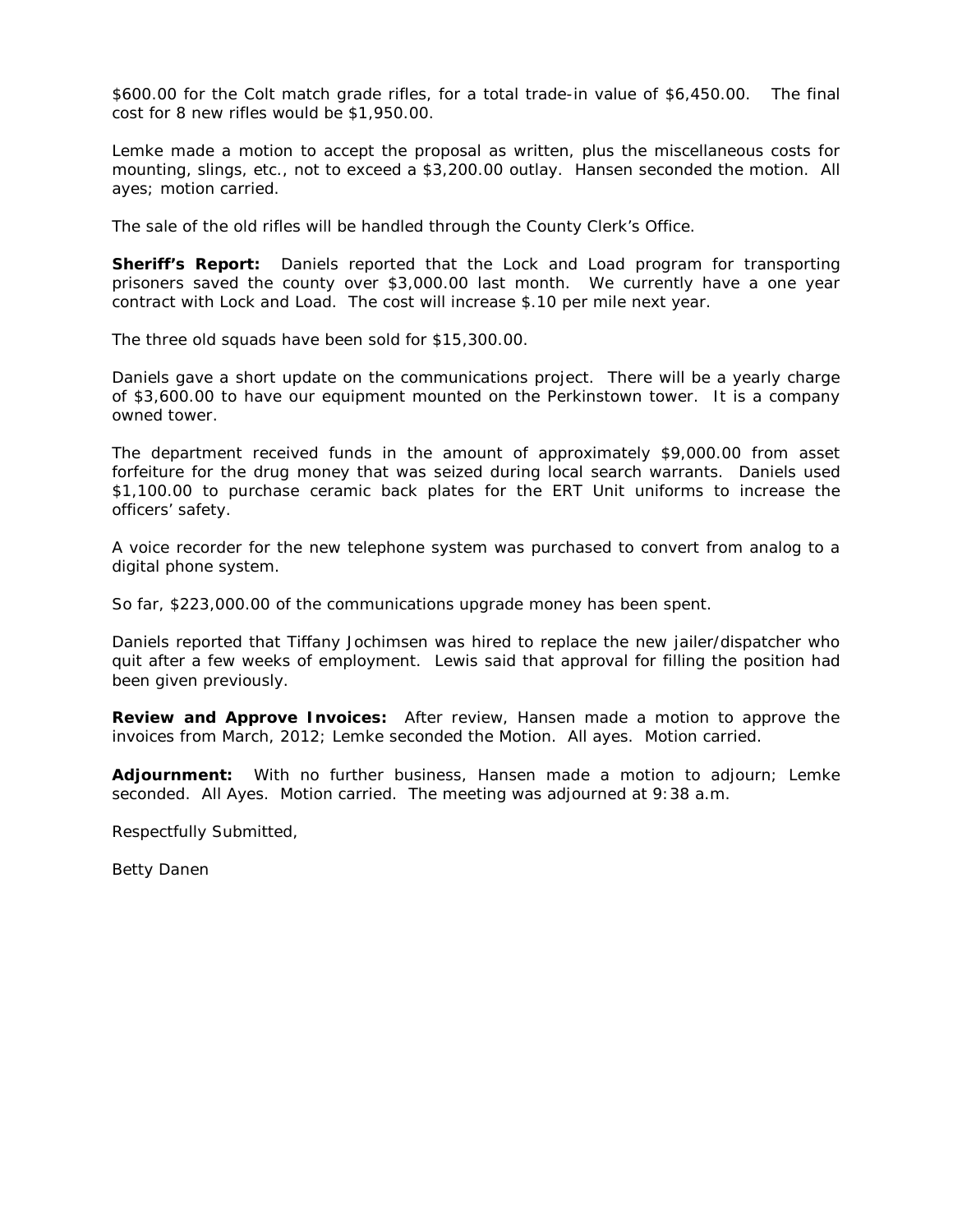March 9, 2012 Sheriff's Office Training Room

**Call Meeting To Order:** Chair Werner called the meeting to order at 9:01 a.m. **Members Present:** Werner, Lewis, Hansen **Members Absent:** Lemke, Parent

**Other Attendees:** Sheriff Bruce Daniels; Chief Deputy Larry Woebbeking; Detective Steve Bowers; Medical Examiner Scott Perrin; Larry Brandl; Dennis Fuchs; Detective Aemus Balsis; Chris Gengler of Taylor County Ambulance stationed at Memorial Health Center; Kaaron Keene, Director of Nursing at Memorial Health Center; Melissa Thums, Director of Finance at Memorial Health Center; Karyn Eckert of the Star News; Paula Liske from K99/WIGM radio; and Betty Danen.

**Approve Minutes of the January 13, 2012 meeting:** Lewis made a motion to accept the minutes as presented; Hansen seconded the motion. All ayes; motion carried.

**Approve Agenda:** Chris Gengler stated that 6. B and C will not be needed. Hansen made a motion to accept the agenda of eleven items, with the exception of 6. B and C; Lewis seconded the motion. All ayes; motion carried.

**Set Next Meeting Date:** The next meeting will be at the discretion of the sheriff.

**Citizen Input:** None

**Ambulance Business: A) Discuss/Act on Final Budget** – Melissa Thums presented the Memorial Health Center's Ambulance Subsidy Request for the Calendar Year of 2011. The amount budgeted for the county subsidy was \$152,116; the actual was \$184,293. One reason for the difference was the introduction of the IV technicians and the training that was required. Another is the fact that the depreciation (lease expense) for one ambulance was transferred to the ambulance budget from the county's overall budget, which hadn't been planned.

Lewis asked why salaries and benefits were higher than expected. Gengler explained that they had budgeted for 540 ambulance runs when, in fact, they had 627 runs. This causes more call-in pay expenses.

Brandl stated that the subsidy request looks reasonable.

Lewis made a motion to approve the ambulance budget for 2011; Hansen seconded. All ayes; motion carried.

Paula Liske from K99/WIGM entered the meeting.

Larry Brandl, Chris Gengler, Kaaron Keene, and Melissa Thums then left the meeting.

**Medical Examiner:** Scott Perrin gave a report on the activities of his office for the past couple of months.

He is planning on appointing a deputy coroner in the Westboro area as there is not much coverage north of Medford. He will then have five deputy coroners.

Perrin then left the meeting.

**Law Enforcement Business: A) Present Employee Commendation** – Aemus Balsis was recognized for his outstanding work in the drug enforcement field and for his part in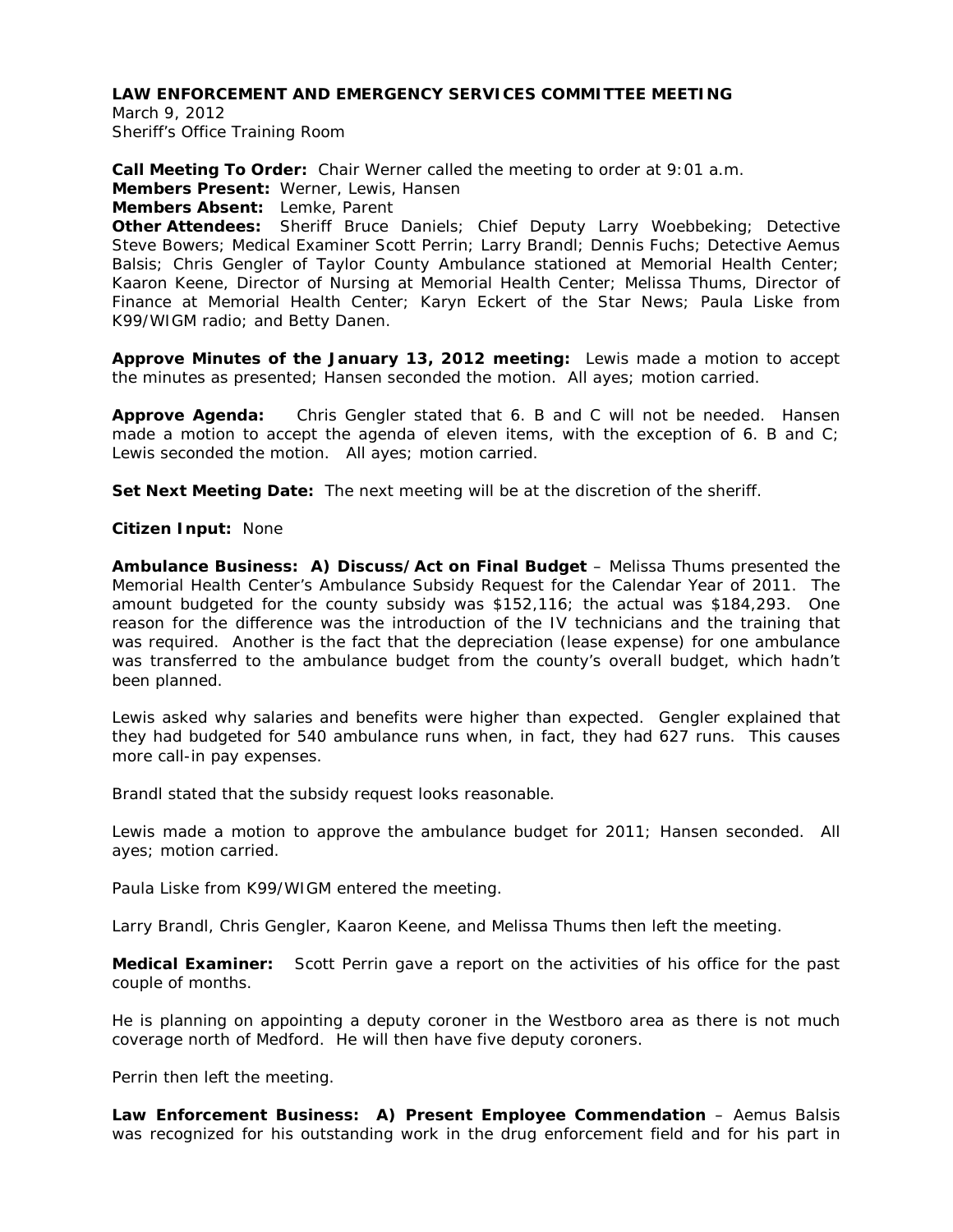solving the recent string of burglaries in northern and central Wisconsin. Chief Deputy Woebbeking read a letter of commendation from Sheriff Daniels. Dennis Fuchs presented Balsis with a Certificate of Appreciation.

Woebbeking, Bowers, and Balsis then left the meeting.

**Sheriff's Report:** The sheriff informed the committee that the Badger Sheriff's Association has begun administering the test that is required to be taken by potential correctional officer and sworn deputy employees prior to being hired. The results are located on their website. They are charging a \$75.00 fee to the participants, which will free our department of the cost of testing applicants. The department would still be required to advertise for job openings but, overall, it will save the department money. Daniels stated that the county code will need to be revised if we utilize this service as the code states that we will administer the state test to applicants.

Darrell Thompson has again made a \$150.00 donation to the canine program.

Since the department has started using Lock and Load for long transports, we have saved \$6,000.00.

Ted Nagel will be retiring on March 16, 2012. His retirement party is at Florena's on that date; the sheriff invited the board to attend.

The three new correctional officers are doing a good job and appear happy to be working here.

Soon, the department will begin using the WISCOM radio system. This system will require a state fee after the first five years. The sheriff was asked to sit on the board and he has agreed to do so as he feels that he may have some say into how much departments are charged for the system. The sheriff believes it is a good investment for the county's future.

Lewis asked about the progress of the new tower locations. Daniels indicated that they are making progress and the site that Lewis proposed is working out good.

**Review and Approve Invoices:** After review, Hansen made a motion to approve the invoices from January and February, 2012; Lewis seconded the Motion. All ayes. Motion carried.

**Adjournment:** With no further business, Lewis made a motion to adjourn; Hansen seconded. All Ayes. Motion carried. The meeting was adjourned at 9:24 a.m.

Respectfully Submitted,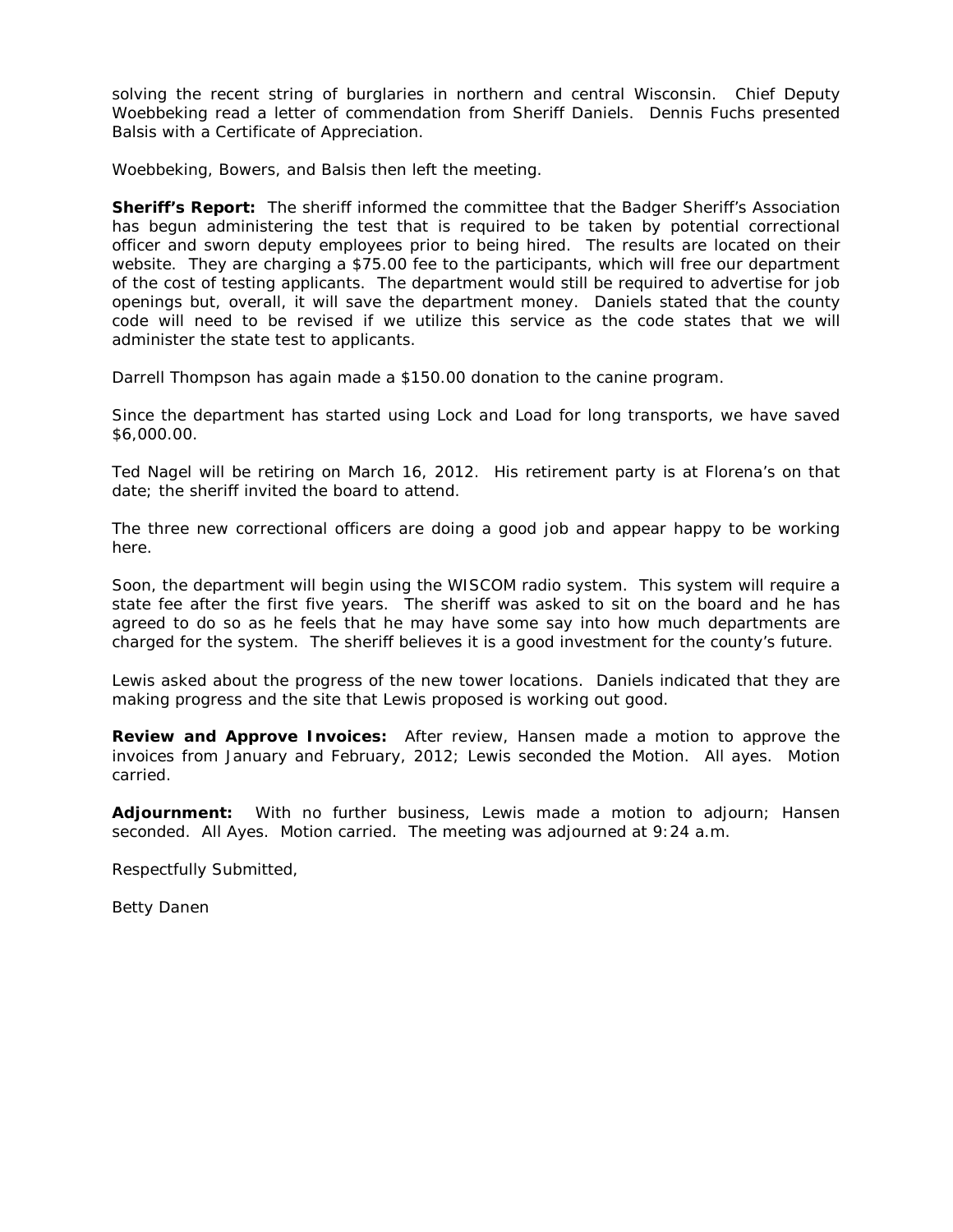January 13, 2012 Sheriff's Office Training Room

**Call Meeting To Order:** Chair Werner called the meeting to order at 9:01 a.m. **Members Present:** Werner, Lewis, Lemke, Parent, Hansen **Members Absent:** None **Other Attendees:** Sheriff Bruce Daniels; Chief Deputy Larry Woebbeking; Detective Steve Bowers; Deputy Anthony Schuett along with Nicole and Tye Schuett; Deputy Nick Schuld and Nathan Schuld; Jail Sergeants Angela Becker and Kim Kasperek; Medical Examiner Scott Perrin; and Betty Danen. Karyn Eckert of the Star News arrived at approximately 9:15; Marie Koerner joined the meeting at approximately 9:20 a.m.

**Approve Minutes of the November 11, 2011 meeting:** Lewis made a motion to accept the minutes as presented; Lemke seconded the motion. All ayes; motion carried.

**Approve Agenda:** Parent made a motion to accept the agenda of eleven items; Hanson seconded the motion. All ayes; motion carried.

**Set Next Meeting Date:** The next meeting will be at the discretion of the sheriff.

**Citizen Input:** None

#### **Ambulance Business:** None

**Medical Examiner:** Scott Perrin reported that in calendar year 2011, the Medical Examiner's Office investigated 35 deaths and did paperwork on 140 death dispositions for the funeral directors, 72 of which were cremations. Perrin said that 50% of the deceased are now cremated.

The M.E. Office is right on budget.

The medical examiners receive \$100.00 per death investigation and \$50.00 per cremation authorization.

Chair Werner thanked Perrin for doing such a good job.

**Law Enforcement Business: A) Oath of Office Administered to Deputy Sheriff Schuett –** Sheriff Daniels administered the oath of office.

Deputy Anthony Schuett, Nicole and Ty Schuett, Deputy Nick Schuld and Nathan Schuld, and Detective Bowers then left the meeting.

**Sheriff's Report:** The sheriff informed the committee that the department saved \$1,500 on the first three long distance transports that were done by the company we have been using. Sheriff's Office personnel are still doing the shorter transports, along with emergency commitment transports.

At the February meeting, the sheriff will update the committee on the communications upgrades.

There has been a grievance filed in regard to the Wisconsin Retirement System, which the sheriff denied.

Perrin left the meeting.